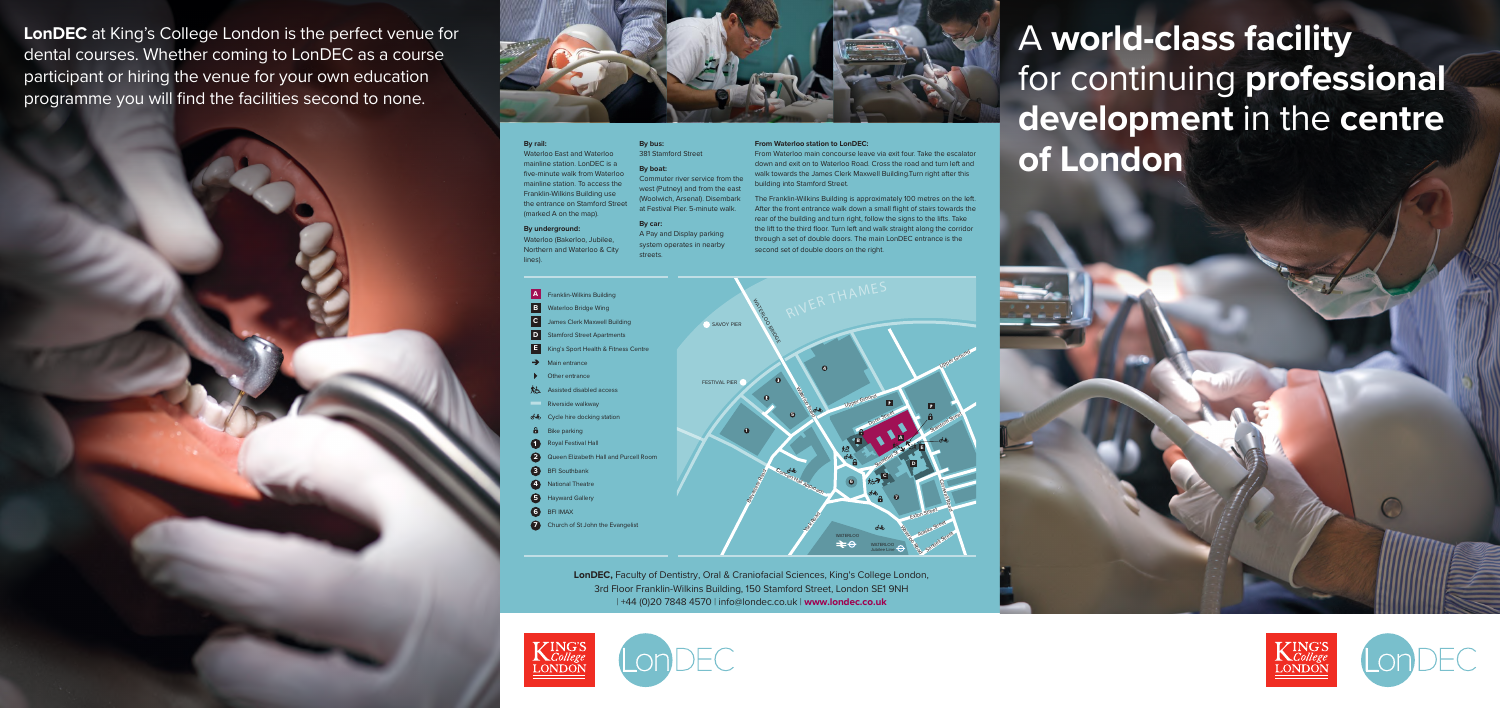# **Seminar/lecture room**

As with all the rooms in LonDEC, the seminar/ lecture room is fully air conditioned and has a bank of secure day lockers with digital coded locks for delegates to secure their coats and valuables whilst they are with us. This triple projection room can comfortably seat 45 delegates for lectures and has also been designed so it can easily be set up as a meeting or seminar room for more informal teaching. The room has the very latest audio visual facilities to compliment the triple projection, including a visualizer, DVD and video player. There are also video conferencing facilities so that lectures can be sent, in real time, to audiences anywhere in the world, providing the opportunity to view lectures and conferences from wherever they are taking place locally, nationally or internationally.

# **Medical emergency training plus decontamination and infection control training**

LonDEC houses a full-immersion simulation suite for team training in both infection control and the management of medical emergencies.

This allows for training in two key areas of practice in regards to patient safety – the management of medical emergencies and decontamination and infection control.

The suite has a fully equipped dental surgery with a mannequin that can be programmed to simulate an emergency that may be encountered in dental practice. This area can be used for dining and trade displays also.

# **Dental skills training room**

This Dental Skills Training Room is equipped with 26 state-of-the-art phantom head stations and a tutor station. Eight of the phantom head stations include video enabled operating microscopes, which are available to support instruction in minimally interventive and related techniques. Every station has its own web-enabled PC.

The PCs and display screens are connected to the digital x-ray system as well as being linked to LonDEC's 3D preparation scanning system, which is the only one of its kind being used in a graduate training centre in the UK.

The room also has video conferencing facilities and a 65-inch plasma display. The room is equipped with the very best daylight lighting, which provides perfect conditions for working in and of course colour matching dental restorations.

Each phantom head training station has air and electric hand pieces as well as an ultrasonic scaler, air and suction units.









# **Break-out area**

LonDEC has a very comfortable, light, airy and spacious seating area for refreshments and relaxing. There is ample secure storage for personal effects as well as internet and power sockets available for delegates to use, plus a 40-inch plasma display. This area can also be used for dining and trade displays.





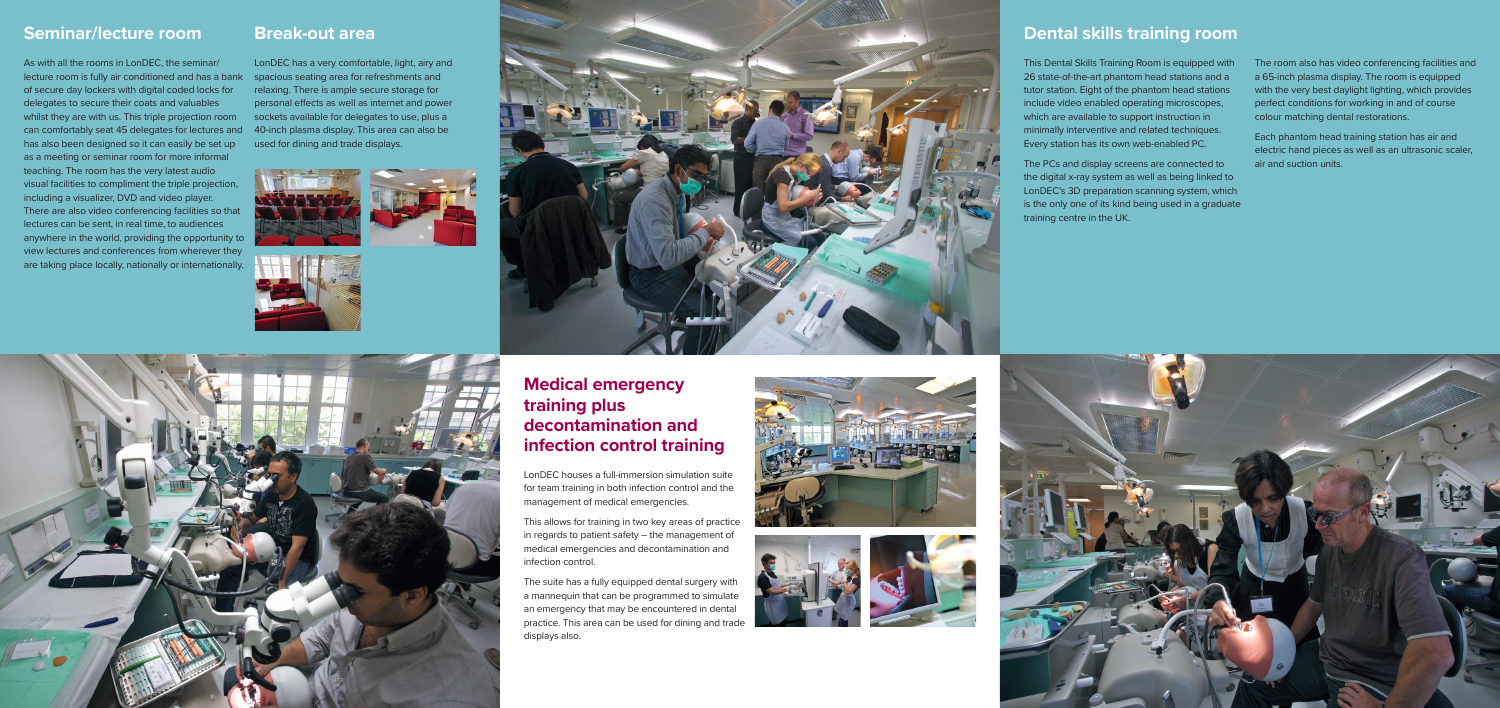# **User rates Sep 2021 - Aug 2022**

| <b>Facility</b>                                     | <b>Half day/evening</b> | <b>Full day Mon - Thu</b>         | <b>Full day Friday</b> | <b>Full day weekend</b> |  |
|-----------------------------------------------------|-------------------------|-----------------------------------|------------------------|-------------------------|--|
|                                                     | 08.30-12.30             | 08.30-17.30                       | 08.30-17.30            | 08.30-17.30             |  |
|                                                     | 13.30-17.30             |                                   |                        |                         |  |
|                                                     | 18.00-21.00             |                                   |                        |                         |  |
| <b>Dental Training Room</b>                         | £1105                   | £1,905                            | £2,170                 | £2,685                  |  |
| 32 phantom heads plus tutor station                 |                         |                                   |                        |                         |  |
| <b>Seminar/Lecture Room</b>                         | £655                    | £995                              | £1,170                 | £1,380                  |  |
| 60 seats                                            |                         |                                   |                        |                         |  |
| Dental Training & Seminar Room and Breakout Area    | £1,480                  | £2,705                            | £2,870                 | £3,380                  |  |
| <b>Medical Emergency Training Suite</b>             | £490                    | £790                              | £870                   | £945                    |  |
| Includes classroom/meeting room                     |                         |                                   |                        |                         |  |
| <b>Infection Control/Decontamination Suite</b>      | £390                    | £590                              | £670                   | £730                    |  |
| Includes classroom/meeting room                     |                         |                                   |                        |                         |  |
| <b>Medical Emergency Training Suite</b>             | £740                    | £1,250                            | £1,320                 | £1,450                  |  |
| & Infection Control /Decontamination Training Suite |                         |                                   |                        |                         |  |
| <b>Whole facility hire</b>                          | <b>POA</b>              | £3,800                            | £4,200                 | £4,800                  |  |
| Auditorium                                          | <b>POA</b>              | <b>POA</b>                        | <b>POA</b>             | <b>POA</b>              |  |
| Tiered 397 seats                                    |                         |                                   |                        |                         |  |
| Day delegate rates                                  |                         | Please call for our special rates |                        |                         |  |

## **Other information**

- Room hire rates include the provision of basic audio visual aids. These are white board with dry wipe pens, projection screen and one data projector.
- Double hi-res wide screen data projection is available in the seminar room along with web camera to facilitate external conferences to anywhere in the world.
- The training room and seminar room are also fitted with ceiling camera facilities and can also beam out live via the web to anywhere in the world.
- A discount of up to 10 per cent may be available for regular users and for all registered charities. Details must be provided at the time of booking.
- The charge for an audio visual technician on duty is £40 per hour standard rate. Evenings (after 17.30) and Saturday are charged at time and a half and Sunday double time.
- VAT is levied on all hire charges unless an exemption is available.





**LonDEC**, Faculty of Dentistry, Oral & Craniofacial Sciences, King's College London, 3rd Floor Franklin-Wilkins Bld 150 Stamford Street, London SE1 9NH | +44 (0)20 7848 4570 | info@londec.co.uk | **www.londec.co.uk**